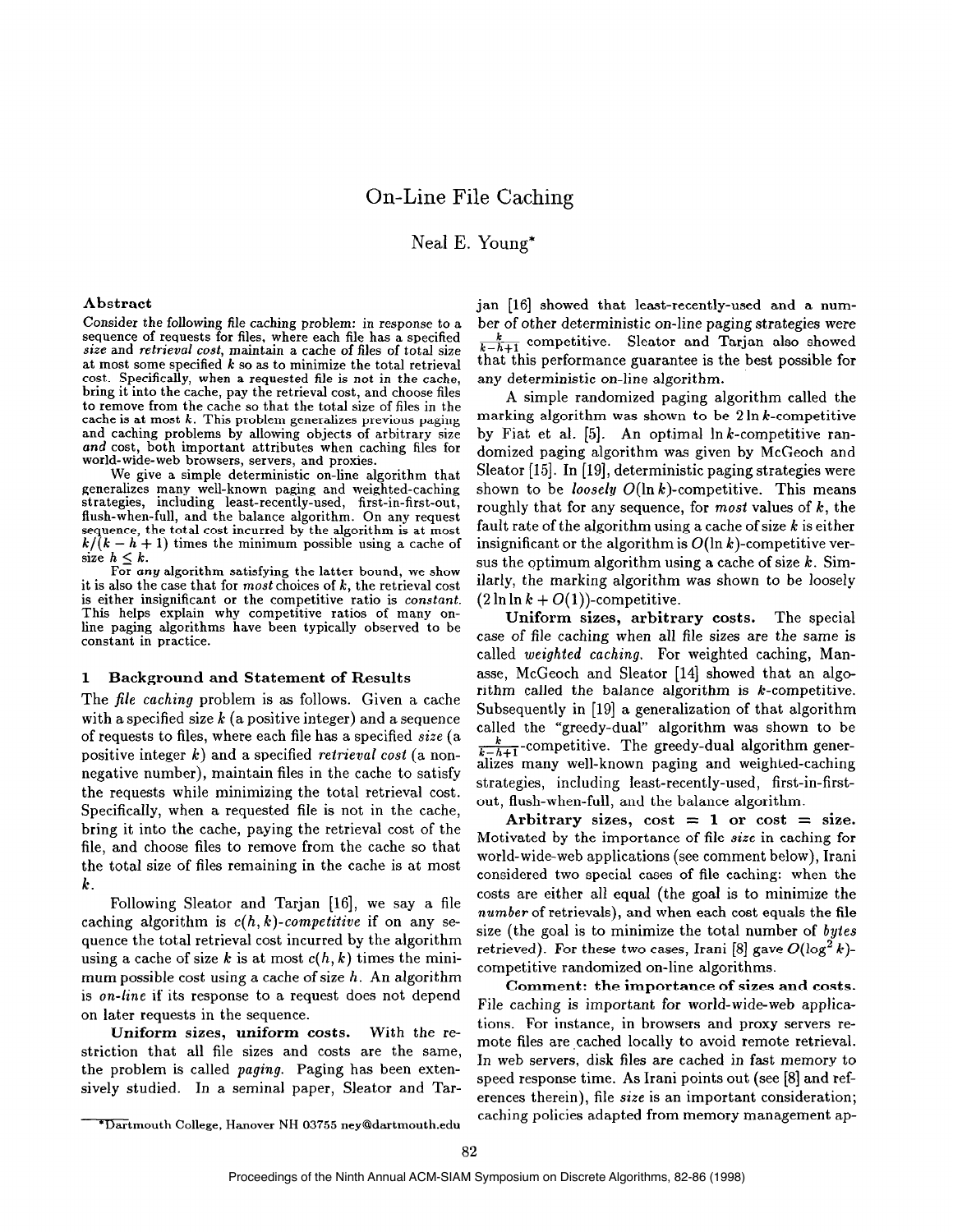plications that don't take size into account do not work well in practice.

Allowing arbitrary costs is likely to be important as well. In many cases, the cost (e.g., latency, total transmission time, or network resources used) will neither be uniform across files nor proportional solely to the size. For instance, the cost to retrieve a remote file can depend on the distance the file must travel in the network. Even accounting for distance, the cost need not be proportional to the size, e.g., because of economies of scale in routing files through the network. Further, in some applications it makes sense to assign different kinds of costs to different kinds of files. For instance, some kinds of documents are displayed by web browsers as they are received, so that the effective delay for the user is determined more by the latency than the total transmission time. Other documents must be fully transmitted before becoming useful. Both kinds of files can be present in a cache. In all these cases, assigning uniform costs or assigning every file's cost to be its size size is not ideal. $<sup>1</sup>$ </sup>

This paper: arbitrary sizes, arbitrary costs. This paper presents a simple deterministic on-line algorithm called LANDLORD (shown in Figure 1). LANDLORD handles the problem of file caching with arbitrary costs and integer sizes. The first result is:

THEOREM 1.1. LANDLORD is  $\frac{k}{k-h+1}$ -competitive for file caching.

This performance guarantee is the best possible for any deterministic on-line algorithm.2 File caching is not a special case of the k-server problem, although weighted caching is a special case of both file caching and the k-server problem.

LANDLORD is a generalization of the greedy-dual algorithm [19] for weighted caching, which in turn generalizes least-recently-used and first-in-first-out (paging strategies), as well as the balance algorithm for weighted caching. The analysis uses the potential function  $\Phi =$  $(h-1)\sum_{f\in LL}$  credit $[f]+k\sum_{f\in {\rm OPT}} \text{cost}(f)$  - credit $[f]$ .

The analysis is simpler than that of [19] for the special case of weighted caching.

In an independent work [3], Cao and Irani showed that LANDLORD (with step 7 raising credit [g] as much as possible) is  $k$ -competitive. They also gave empirical evidence that the algorithm performs well in practice.

This paper:  $(\epsilon, \delta)$ -loosely c-competitiveness. In practice it has been observed that on "typical" request sequences, paging algorithms such as leastrecently-used, using a cache of size  $k$ , incur a cost within a small constant factor (independent of  $k$ ) times the minimum possible using a cache of size  $k$  [19]. This is in contrast to the theoretically optimal competitive ratio of  $k$ . A number of refinements of competitive analysis have been proposed to try to understand the relevant factors. Borodin, Irani, Raghavan, and Schieber [2], in order to model locality of reference, proposed the access-graph model which restricts the request sequences to paths in a given graph (related papers include  $[4, 9, 6]$ . Karlin, Phillips, and Raghavan  $[11]$  proposed a variant in which the graph is a Markov chain (i.e. the edges of the graph are assigned probabilities, and the request sequence corresponds to a random walk) (see also [13]). Koutsoupias and Papadimitriou [12] proposed the comparative ratio (for comparing classes of on-line algorithms) and the diffuse adversary model (in which the adversary chooses a probability distribution, rather than a sequence, from some restricted class of distributions).

In this paper we introduce a refinement of the aforementioned loosely competitive ratio [19] (another previously proposed alternative model). The model is motivated by two observations: In practice, if the retrieval cost is low enough in an absolute sense, the competitive ratio is of no concern. For instance, in paging, if the fault rate drops below

> time to execute a machine instruction time to retrieve a page from disk '

then the total time to handle page faults ceases to be a bottleneck in the computation. Similar considerations hold for file caching. To formalize this, we introduce a parameter  $\epsilon > 0$ , and say that "low enough" for a request sequence  $r$  means "no more than  $\epsilon$  times the sum of the retrieval costs" (the sum being taken over all requests). This is tantamount to assuming that handling a file of cost  $cost(f)$  requires overhead of  $\epsilon \cot(f)$  whether it is retrieved or not.

The second observation is that in practice, we do not expect the choice of cache size  $k$  to be the pessimal one for most of our input sequences. Thus, we are more interested in what happens at a typical value of  $k$ . To formalize this, we introduce a parameter  $\delta > 0$ , and

 $\overline{^{1}}$ In many applications the actual cost to access a file may vary with time; that issue is not considered here, nor is the issue of cache consistency (i.e., if the remote file changes at the source, how does the local cache get updated? The simplest adaptation of the model here would be to assume that a changed file is treated as a new file; this would require that the local cache strategy learn about the change in some way). Finally, the focus here is on simple local caching strategies, rather than distributed strategies in which servers cooperate to cache pages across a network (see  $e.g. [10].$ 

<sup>2</sup>Manasse, McGeoch, and Sleator [14] show that no deterministic on-line algorithm for the well-known k-server problem on any metric space of more than k points is better than  $\frac{k}{k-h+1}$ . competitive. This implies that, at least for any special case when all sizes are 1 (i.e. weighted caching), no deterministic on-line algorithm for file caching is better than  $\frac{k}{k-h+1}$ -competitive.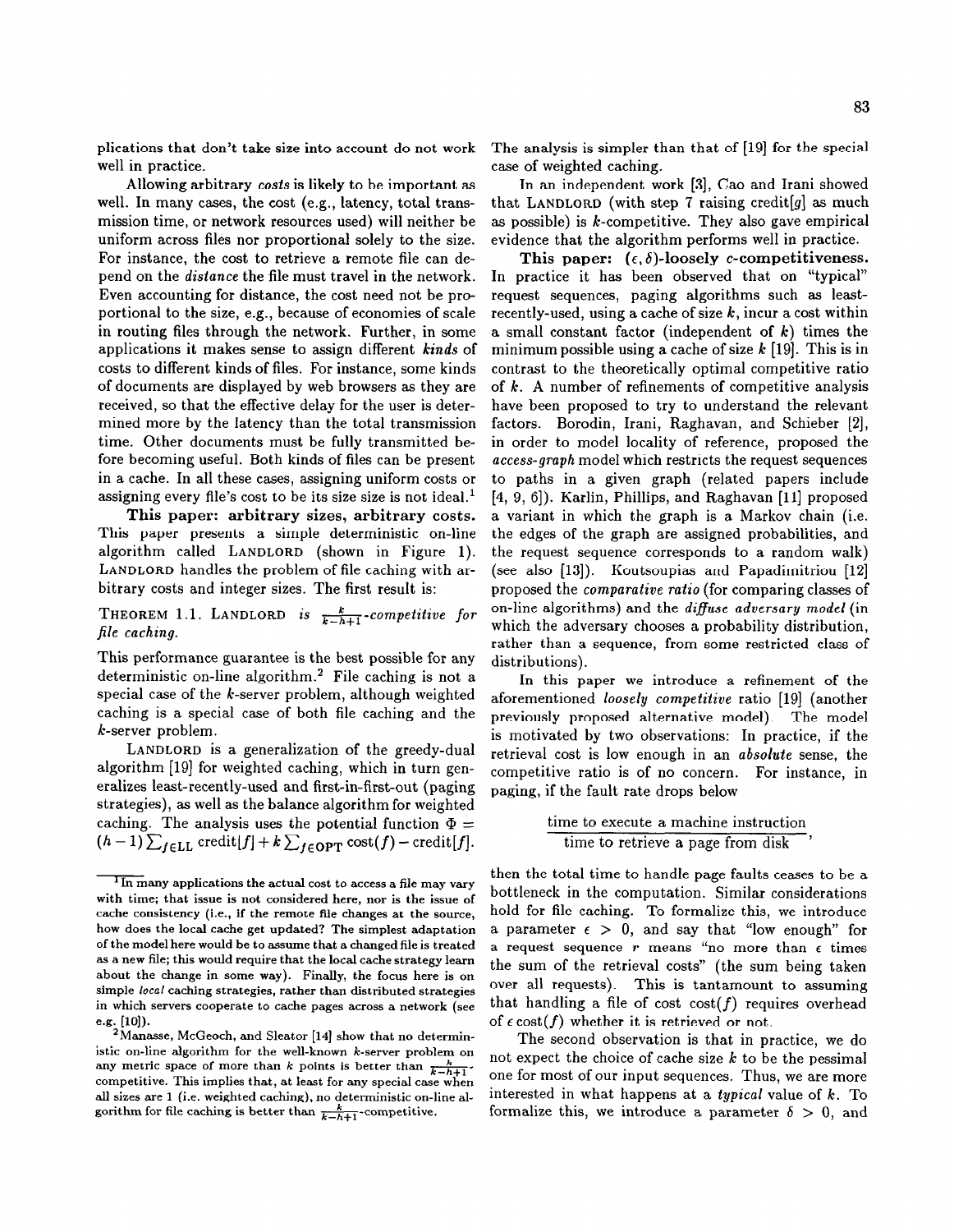| Algorithm LANDLORD                                                                         |
|--------------------------------------------------------------------------------------------|
| Maintain a real value credit $[f]$ with each file $f$ in the cache.                        |
| When a file $g$ is requested:                                                              |
| 1. if g is not in the cache then                                                           |
| $\overline{2}$ .<br>until there is room for $g$ in the cache:                              |
| For each file f in the cache, decrease credit [f] by $\Delta \cdot \text{size}[f]$ ,<br>3. |
| where $\Delta = \min_{f \in \text{cache}} \text{credit}[f] / \text{size}[f].$<br>  4.      |
| 5.<br>Evict from the cache any file f such that credit $[f] = 0$ .                         |
| Bring g into the cache and set credit $[g] \leftarrow \text{cost}(g)$ .<br> 6.             |
| 7. else Reset credit [g] to any value between its current value and $cost(g)$ .            |

Figure 1: The on-line file caching algorithm LANDLORD. Credit is given to each file when it is requested. "Rent" is charged to each file in the cache in proportion to its size. Files are evicted as they run out of credit. Step 7 is not necessary for the worst-case analysis, but it is likely to be important in practice: raising the credit as much as possible in step 7 generalizes the least-recently-used paging strategy; not raising at all generalizes the first-in-first-out paging strategy.

say that a caching strategy is "good enough" if it is good for at least  $(1 - \delta)n$  of the choices for k in any range  $\{1, 2, ..., n\}$ . These two observations give us the following formalism:

DEFINITION 1.1. A file caching algorithm A is  $(\epsilon, \delta)$ loosely c-competitive if, for any request sequence r and any integer  $n > 0$ , at least  $(1 - \delta)n$  of the values  $k \in \{1, 2, \ldots, n\}$  satisfy

$$
\text{cost}(A, k, r) \leq \max \left\{ c \cdot \text{cost}(\text{OPT}, k, r), \epsilon \cdot \sum_{f \in r} \text{cost}(f) \right\}.
$$
\n(1.1)

Here  $cost(A, k, r)$  denotes the cost incurred by algorithm A using a cache of size  $k$  on sequence r. OPT denotes the optimal algorithm, so that  $cost(OPT, k, r)$  is the minimum possible cost to handle the sequence  $r$  using a cache of size  $k$ . The sum on the right ranges over all requests in  $r$ , so that if a file is requested more than once, its cost is counted for each request.

Since the standard competitive ratio grows with  $k$ , it is not clear apriori that any on-line algorithm could be  $(\epsilon, \delta)$ -loosely c-competitive for any c that depends only on  $\epsilon$  and  $\delta$ . Our second result is the following.

THEOREM 1.2. Every  $\frac{k}{k-h+1}$ -competitive algorithm is  $(\epsilon, \delta)$ -loosely c-competitive for any  $0 < \epsilon, \delta < 1$  and

$$
c \doteq e \frac{1}{\delta} \left[ \ln \frac{1}{\epsilon} \right].
$$

The interpretation is that for most choices of  $k$ , the retrieval cost is either insignificant or the competitive ratio is constant.

This result supports the intuition that it is meaningful to compare an algorithm against a "handicapped" optimal algorithm (most competitive analyses consider the case  $h = k$ ). A strong performance guarantee, even against a handicapped optimal algorithm, may be as (or more) meaningful than a weak performance guarantee against a non-handicapped adversary.

Our proof is similar in spirit to the proof in [19] for the special case of paging. (The proof here is simpler, more general, and gives a stronger result.)

Of course the following corollary is immediate:

COROLLARY 1.1. LANDLORD is 
$$
(\epsilon, \delta)
$$
-loosely c-  
competitive for  $c = e^{\frac{1}{2}}[\ln \frac{1}{2}]$ .

This helps explain why the competitive ratios of the many on-line algorithms that LANDLORD generalizes are typically observed to be constant.

Theorem 1.2 and Corollary 1.1 are tight in the following sense:

CLAIM 1.1. For any  $\epsilon$  and  $\delta$  with  $0 < \epsilon, \delta < 1$ , there is a constant  $c = \Omega(\frac{1}{5} \ln \frac{1}{5})$  such that LANDLORD is not  $(\epsilon, \delta)$ -loosely c-competitive.

The proof will be given in the full paper. For completeness, we also consider randomized algorithms:

CLAIM 1.2. Every  $O\left(\ln\frac{\kappa}{k-h}\right)$ -competitive algorithm is  $(\epsilon, \delta)$ -loosely c-competitive for any  $0 < \epsilon, \delta < 1$  and

$$
c \doteq O\Big(1 + \ln\frac{1}{\delta} + \ln\ln\frac{1}{\epsilon}\Big).
$$

We also leave the proof of this result to the main paper. (This proof is similar to the proof of Theorem 1.2.)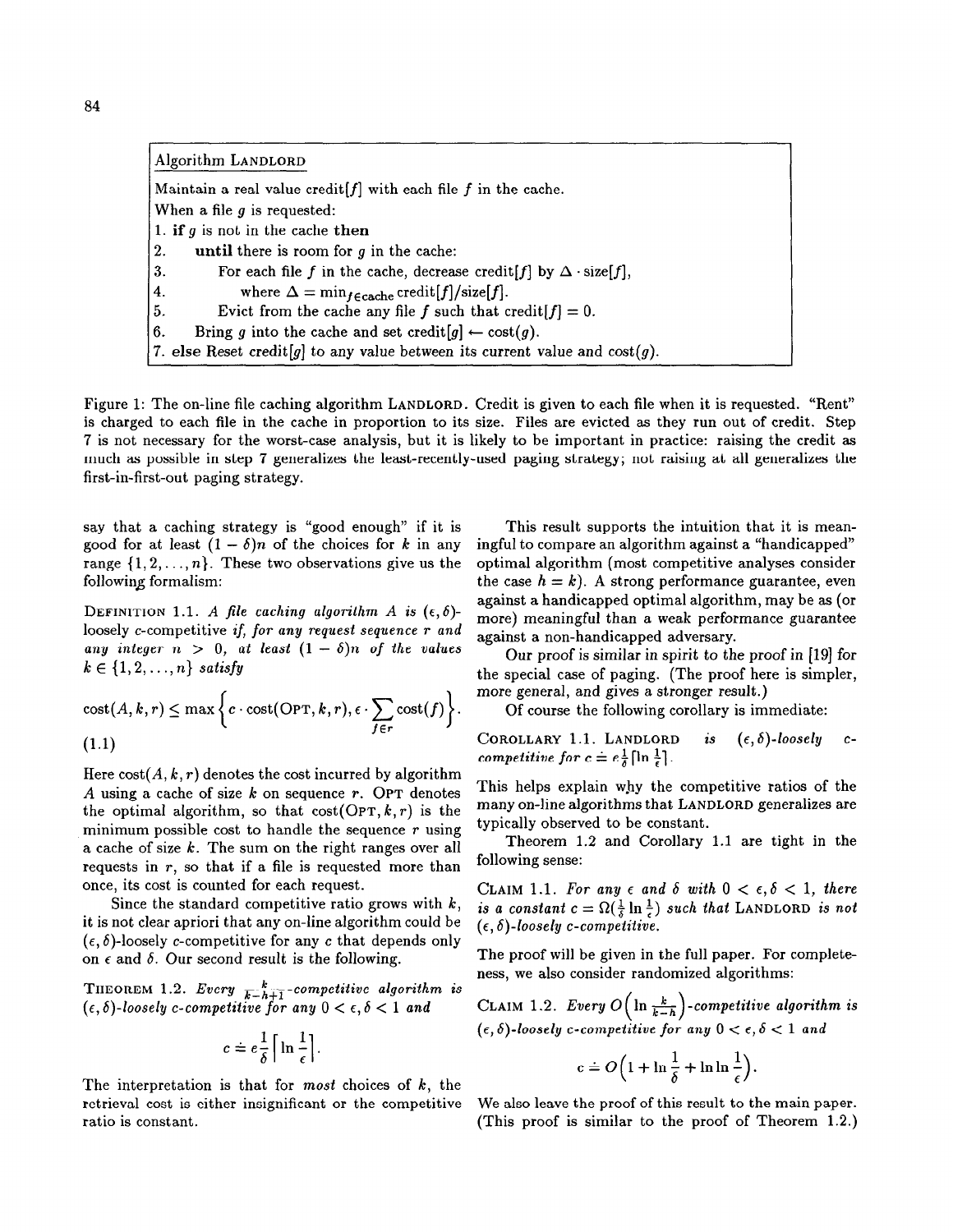Since it is shown in  $[17, 18]$  that the marking algorithm (a randomized on-line algorithm) is  $(1 + 2 \ln \frac{k}{k-h})$ competitive for paging, it follows that

CLAIM 1.3. The marking algorithm is  $(\epsilon, \delta)$ -loosely ccompetitive for paging for

$$
c \doteq O\Big(1 + \ln\frac{1}{\delta} + \ln\ln\frac{1}{\epsilon}\Big).
$$

We estimate the constant in the big- $O$  to be about  $2e$ .

# 2 Proofs of Theorems 1.1 and 1.2.

THEOREM 1.1. LANDLORD is  $\frac{k}{k-h+1}$ -competitive for file caching.

Proof. Define potential function

$$
\Phi = (h-1) \cdot \sum_{f \in LL} \operatorname{credit}[f] + k \cdot \sum_{f \in \operatorname{OPT}} \operatorname{cost}(f) - \operatorname{credit}[f].
$$

Here LL denotes the cache of LANDLORD; OPT denotes the cache of OPT. For  $f \notin LL$ , by convention credit $[f] =$ 0. Before the first request of a sequence, when both caches are empty,  $\Phi$  is zero. After all requests have been processed (and in fact at all times),  $\Phi > 0$ . Below we show that at each request:

- $\bullet$  when OPT retrieves a file of cost c,  $\Phi$  increases by at most kc;
- $\bullet$  when LANDLORD retrieves a file of cost c,  $\Phi$  decreases by at least  $(k - h + 1)c$ ;
- at all other times @ does not increase.

These facts imply that the cost incurred by LANDLORD is bounded by  $k/(k - h + 1)$  times the cost incurred by OPT.

The actions affecting  $\Phi$  following each request can be broken down into a sequence of steps, with each step being one of the following. We analyze the effect of each step on  $\Phi$ .

 $\bullet$  OPT evicts a file f.

Since credit  $[f] \leq \text{cost}(f)$ ,  $\Phi$  cannot increase.

 $\bullet$  OPT retrieves a file q.

In this step OPT pays the retrieval cost  $cost(q)$ .

Since credit  $[g] \geq 0$ ,  $\Phi$  can increase by at most  $k \cdot \text{cost}(g)$ .

• LANDLORD decreases credit [f] for all  $f \in LL$ .

Since the decrease of a given credit [f] is  $\Delta$  size(f), the net decrease in  $\Phi$  is  $\Delta$  times

$$
(h-1)
$$
 size $(LL) - k$  size( $OPT \cap LL$ ),

where size(X) denotes  $\sum_{f \in X}$  size(f).

When this step occurs, we can assume that the requested file g has already been retrieved by OPT but is not in LL. Thus, size(OPT $\cap$ LL)  $\leq h-\text{size}(g)$ .

Further, there is not room for  $g$  in LL, so that  $size(LL) \geq k - size(g) + 1$  (recall that sizes are assumed to be integers). Thus the decrease in the potential function is at least  $\Delta$  times

$$
(h-1)(k-\text{size}(g)+1)-k(h-\text{size}(g)).
$$

Since size(g)  $\geq 1$  and  $k \geq h$ , the expression above is at least  $(h-1)(k-1+1) - k(h-1) = 0$ .

LANDLORD evicts a file f.

LANDLORD only evicts f when credit  $[f] = 0$ . Thus,  $\Phi$  is unchanged.

 $\bullet$  LANDLORD retrieves the requested file g and sets credit  $[g]$  to cost $(g)$ .

In this step LANDLORD pays the retrieval cost  $cost(g)$ .

Since g was not previously in the cache (and credit $[g]$  was zero), and because we can assume that  $g \in \text{OPT}$ ,  $\Phi$  decreases by  $-(h - 1)\text{cost}(g) +$  $k \cos(t) = (k - h + 1) \cos(t)$ .

 $\bullet$  LANDLORD resets credit [g] between its current value and  $cost(g)$ .

Again, we can assume  $g \in \text{OPT}$ . If credit [g] changes, it can only increase. In this case, since  $(h-1) < k$ ,  $\Phi$  decreases.

THEOREM 1.2. Every  $\frac{k}{k-h+1}$ -competitive algorithm is  $(\epsilon, \delta)$ -loosely c-competitive for any  $0 < \epsilon, \delta < 1$  and  $c \doteq e \frac{1}{\delta} \left[ \ln \frac{1}{\epsilon} \right].$ 

*Proof.* Let A be any  $\frac{k}{k-h+1}$ -competitive algorithm. Let r be any request sequence and  $n > 0$  any integer. Fix any  $\epsilon, \delta > 0$ . Let  $c = e \frac{1}{\delta} \left[ \ln \frac{1}{\epsilon} \right]$ .

Our goal is to show that at most  $\delta n$  of the values  $k \in \{1,2,\ldots,n\}$  satisfy

cost
$$
(A, k, r)
$$
 > max  $\left\{ c(k) \cdot \text{cost}(\text{OPT}, k, r), \epsilon \cdot \sum_{f \in r} \text{cost}(f) \right\}.$   
(2.2)

Call the values of k satisfying condition  $(2.2)$  "bad" values, and suppose for contradiction that there are more than  $\delta n$  of them. Then there are at least

$$
(2.3) \quad B \doteq 1 + \left\lfloor \frac{\delta n}{en/c} \right\rfloor = 1 + \left\lfloor \frac{\delta c}{c} \right\rfloor \ge 1 + \ln \frac{1}{\epsilon}
$$